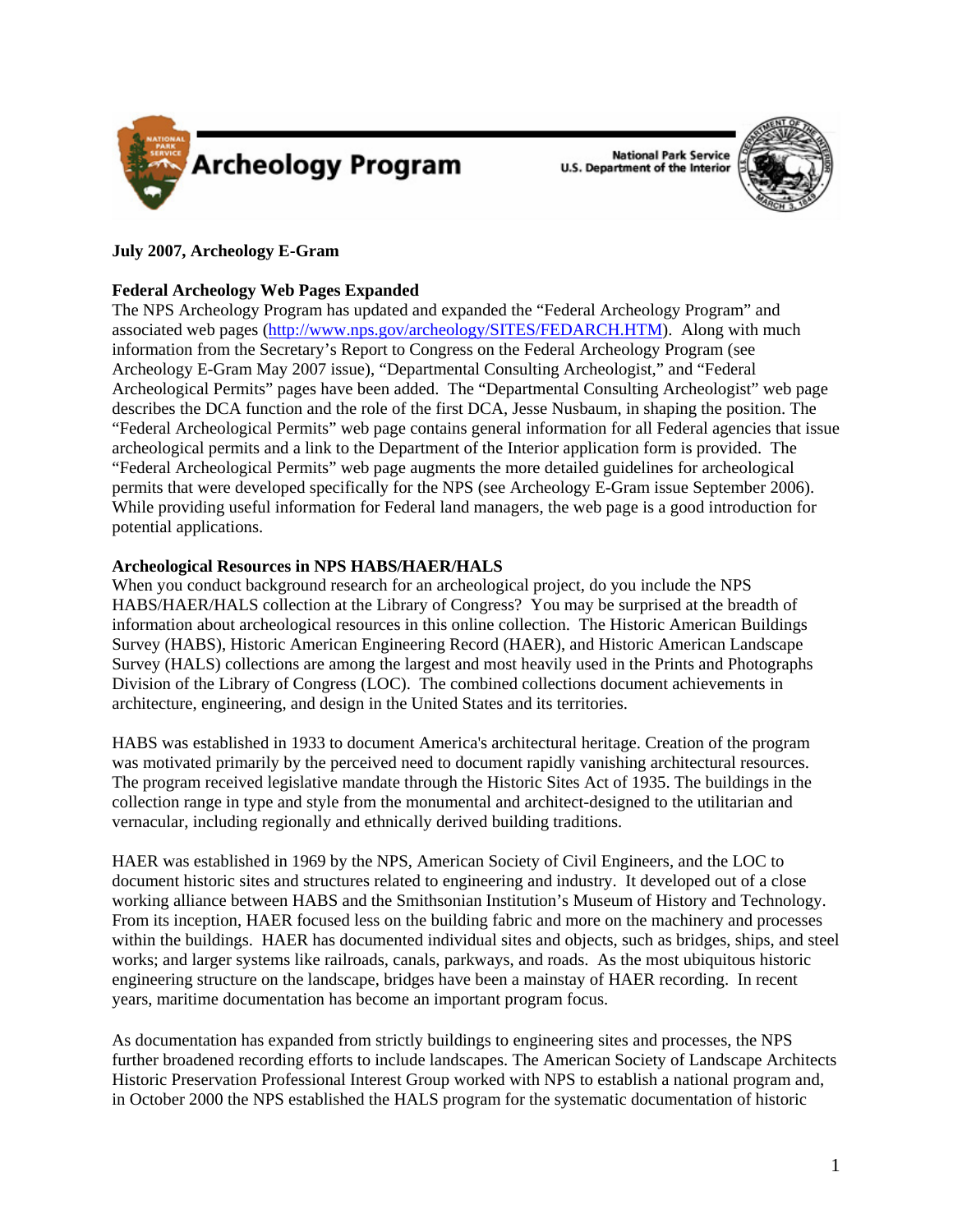American landscapes. Historic landscapes vary in size from small gardens to several thousand-acre national parks. In character they range from designed to vernacular, rural to urban, and agricultural to industrial spaces. Vegetable patches, estate gardens, cemeteries, farms, quarries, nuclear test sites, suburbs, and abandoned settlements all may be considered historic landscapes.

Administered through cooperative agreements with the NPS, LOC, and the private sector, ongoing programs have recorded America's built environment in multi-format surveys comprising more than 350,000 measured drawings, large-format photographs, and written histories for more than 35,000 historic structures and sites dating from Pre-Columbian times to the twentieth century. The online HABS/HAER/HALS collections include digitized images of measured drawings, black-and-white photographs, color transparencies, photo captions, data pages that include written histories, and supplemental materials. Since the NPS creates new documentation each year, digital images will continue to be added to the online collections.

Archeological resources may be identified by using a geographical search, or through subject searches. For example, search terms such as "archeology (4 references)," "Indians (146 references)," and "ruins (197 references)" will produce lists of archeological projects. Southwestern Pueblo ruins are particularly well represented.

**To learn more about HABS/HAER/HALS and to use the HABS/HAER/HALS collections online, go to [http://memory.loc.gov/ammem/collections/habs\\_haer/](http://memory.loc.gov/ammem/collections/habs_haer/)**

#### **Lake Mead NRA Opens Overton B-29 Site for Trial Period**

The NPS has awarded two limited Commercial Use Authorizations (CUAs) for guided technical scuba diving at the B-29 Site in the Overton Arm of Lake Mead NRA, where the remains of a downed World War II vintage Superfortress bomber are located. The B-29 Superfortress was one of the first high-altitude heavy bombers and was reported to have carried equipment specifically designed for what was once a top-secret mission of atmospheric research. Because there are few examples of the B-29 left in existence this aircraft is a very significant cultural resource.

The plane went down in July 21, 1948. Under the command of Pilot Robert Madison, the B-29 took off from Armitage Field, China Lake, CA, to test the John Hopkins Sun Tracker. The Sun Tracker was part of the Upper Atmospheric Air Research Program. On board were co-pilot Paul Hessler, Flight Engineer David Burns, Scanner Frank Rico, and Scientist (and Johns Hopkins graduate student) John Simeroth. The modified B-29 covered the 200 mile distance to the test area just east of Lake Mead in less than one hour.

The mission profile called for the plane to ascend to 35,000 feet then descend as low as possible while Simeroth took readings using the Sun Tracker. As the plane descended over Lake Mead, Madison apparently lost depth perception above the smooth water. With an indicated air speed of 230 miles per hour, the huge bomber hit the water and skipped for a quarter mile before it settled on the lake and sank. The contact with the lake was catastrophic for the B-29. Three of the four engines were torn off by the impact. The five-man crew scrambled into the plane's emergency life raft and was rescued five hours later by a group of people from Boulder City, including NPS park rangers.

Superintendent William K. Dickinson said, "The NPS has reached out to members of the local, regional, and national dive community to work collaboratively on a management plan that will allow the public to experience the amazing history of this site while protecting it for future generations as part of a comprehensive site stewardship plan. The site has been determined eligible for the National Register of Historic Places. This limited commercial service will be authorized for a six-month trial period during which time the NPS will assess the effectiveness of the permit holders to preserve and properly manage the B-29 site." The site remains closed to the general public.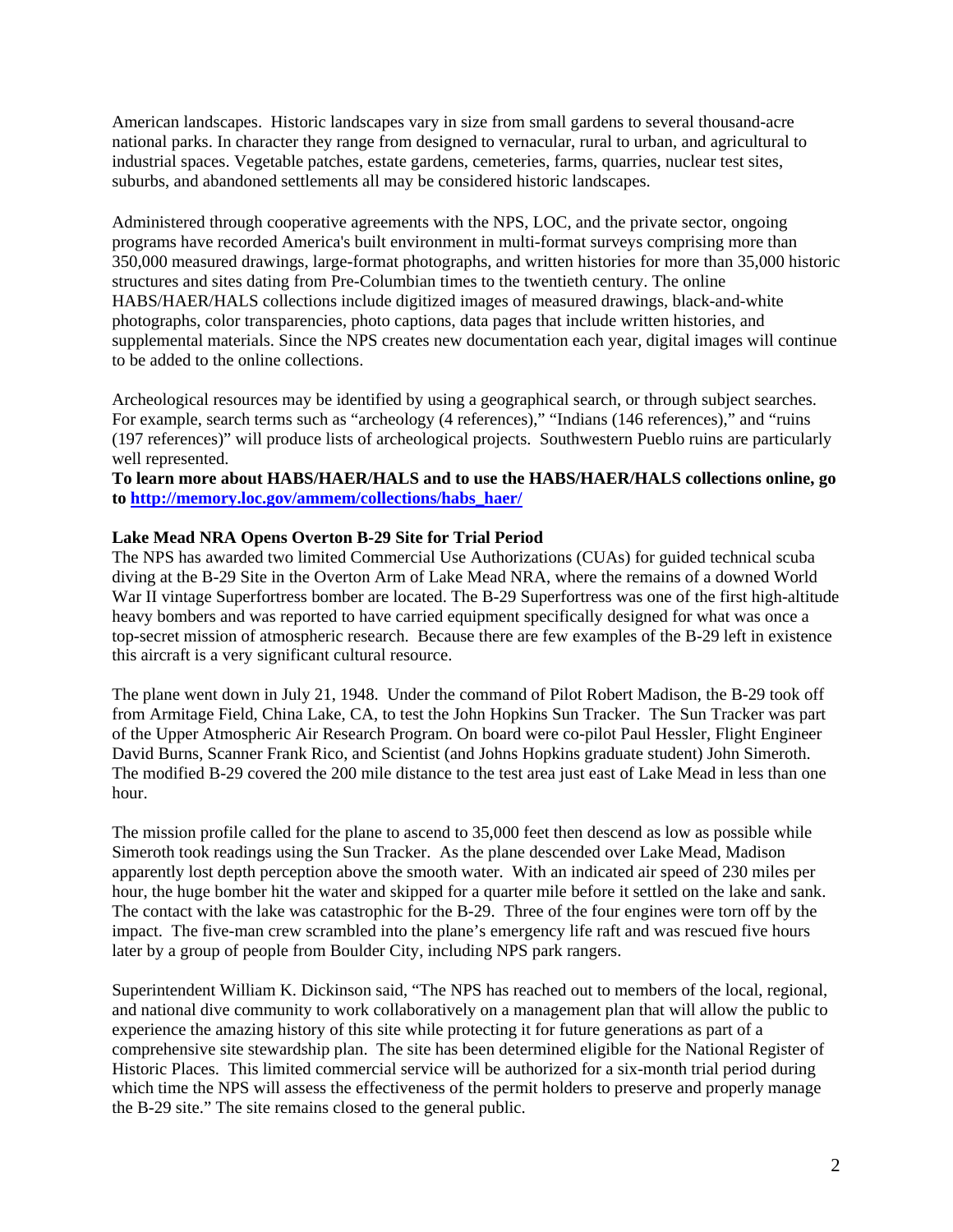During the trial period beginning July 15, dives will be limited to four teams per week composed of one dive guide and two clients. During this trial, the NPS may make appropriate adjustments to the guided dive service. These adjustments include the right to halt, temporarily suspend, and/or increase or decrease the carrying capacity of this service, to address any impacts to the Overton B-29 Site. During this initial six-month trial period, up to 100 visitors (split evenly between the two CUA holders) will be allowed to dive on the site.

The two companies are Sin City Scuba, based in Las Vegas, Nevada; and Scuba Training and Technology Inc., based in Lake Havasu City, Arizona. Working with one of these companies on an escorted dive is the only way qualified technical divers can dive the B-29 site.

## **NPS Announces Battlefield Preservation Grants for 2007**

The NPS has awarded19 grants totaling \$492,184 to assist in the preservation and protection of America's significant battlefield lands. The grants provide funding for projects at endangered Colonial-Indian War, Revolutionary War, War of 1812, and Civil War battlefields. The battlefields are located in Alabama, Arkansas, Connecticut, Georgia, Michigan, Missouri, New Jersey, North Carolina, Rhode Island, South Carolina, Virginia, and Vermont.

The winning projects include a preservation and management plan for the Saltville, Virginia, battlefields; an assessment of the masonry of Fort Morgan in Alabama; documentation of the 1779 Revolutionary War battlefield of Savannah, Georgia; a cultural landscape inventory of sites associated with the War of 1812 in Burlington, Vermont; and televised public service announcements and brochures promoting Guilford Courthouse battlefield in Greensboro, North Carolina.

These grants are administered by the NPS American Battlefield Protection Program (ABPP). Federal, state, local, and tribal governments, nonprofit organizations, and educational institutions are eligible to apply for these battlefield grants each year. The ABPP's goal is to safeguard and preserve significant American battlefield lands for present and future generations as symbols of individual sacrifice and national heritage.

**More information about ABPP is available at<http://www.cr.nps.gov/hps/abpp/>.** 

## **Conservation Groups Buy Prominent Hopewell Site**

Conservationists have taken steps to create a 238-acre state nature preserve in southern Ohio that contains archeological sites and earthworks dating to 2,000 years ago. A coalition of three organizations has contracted to purchase the Spruce Hill Works, a hilltop earthwork made of earth and stone by the ancient Hopewell people. Wilderness East of West Union, Ohio; the Archaeological Conservancy; and the Ross County Park District signed a contract in June to buy the site for \$600,000. The offer from the coalition is a combination of cash and loans that kept the land from going to auction and, potentially, away from commercial developers.

The groups wanted to preserve the Spruce Hill Works, nine miles west of Chillicothe, because it's believed to be rich in ancient American history, as well as more than 240 plant species. They will create a nature preserve. The site may eventually become part of Hopewell Culture NHP.

The hilltop is flat and bowl-like with earth and stone mounds all around it. The earth was formed into shapes of animals or circles. Though it is referred to locally as a "fortress" because of the 30-foot mounds of stone, it is believed that the area was used by the Hopewell people and perhaps later by the Shawnee Indians. Hundreds of years ago, or longer, people created furnaces at the site to smelt metal. The earthworks today are similar to the way that they looked in 1848 when the site was described by early historians.